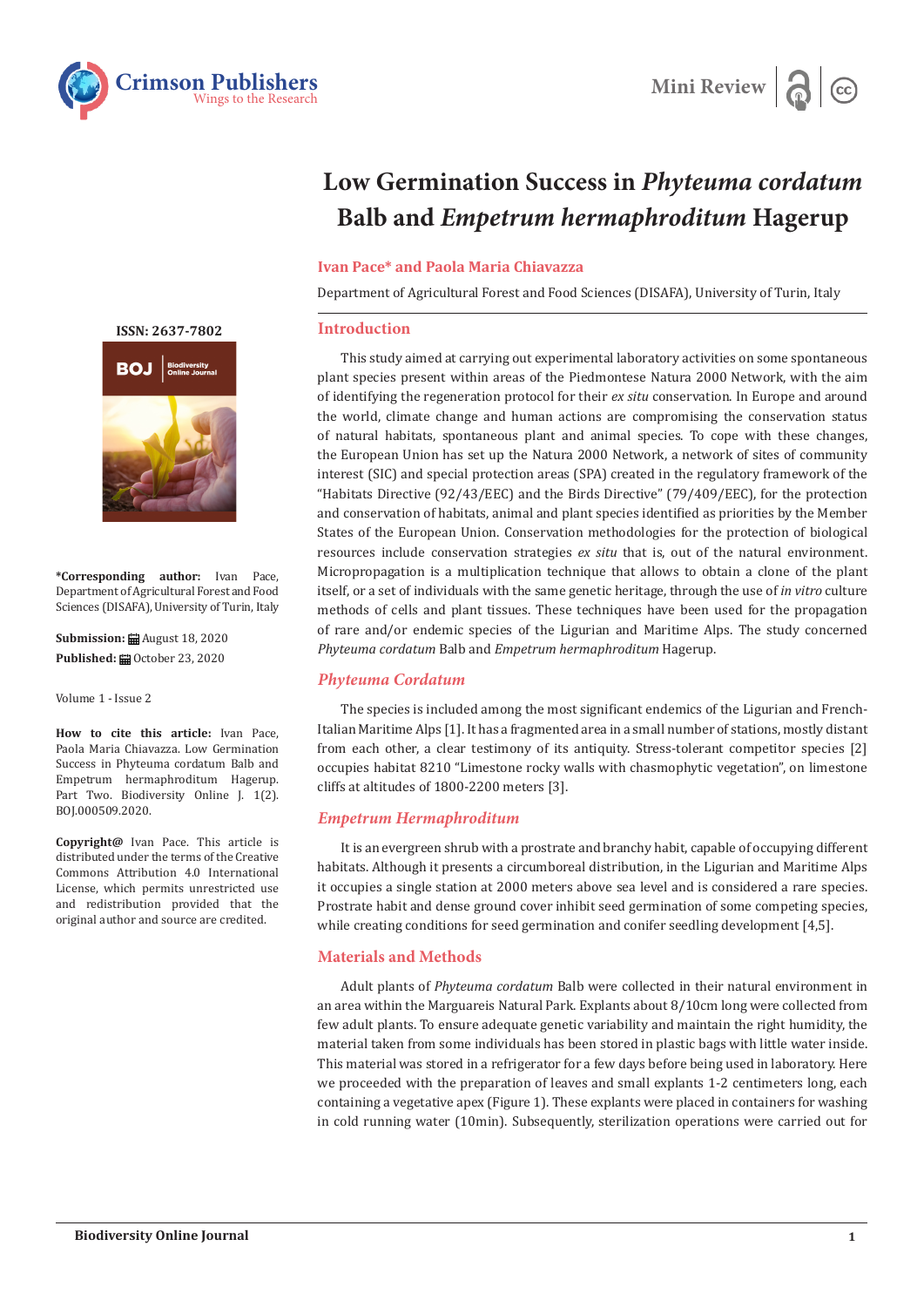the *in vitro* culture. Sodium hypochlorite was tested by varying time between 30' and 1h.



**Figure 1:** Stages of leaves and explants preparation in *Phyteuma cordatum* Balb plants (I. Pace, 2019).

- a. 30min 0.5% NaOCl+Tween 20
- b. 60min 0.5% NaOCl+Tween 20

**Table 1:** NaOCl treatment results.

After the sterilization treatments, several rinses were carried out with sterile distilled water to completely eliminate both the surfactant (Tween 20) and the sterilizing agent. MS was used as culture medium, in presence of 2.4D plant growth regulator at different concentrations:

- a. MS+2.4D 0.5mg/L
- b. MS+2.4D 1mg/L
- c. MS+2.4D 2mg/L

The explants were placed in falcon tubes containing culture medium and plant growth regulator and placed in the growth chamber with artificial white light (photoperiod of 12 hours light/ dark) at 25°C. A strong contamination was present and, to contain the problem, we tried to use Plant Preservative Mixture (PPM 3ml/l) by adding it to the culture medium, with scarce results. Using MS culture medium, leaf or explant sections showed no responsiveness for callus formation at plant growth regulator concentrations used.

### **Sterilization Procedures on Seeds of Alpine Species**

Seeds of *Empetrum hermaphroditum* and *Phyteuma cordatum* were subjected to sterilization tests, which was followed by the vitality test (TTC) to verify that the same did not compromise their germination. The test took place on (Table 1).

| <b>Species</b>          | <b>Treatment</b>                     | <b>Result</b>                                 |
|-------------------------|--------------------------------------|-----------------------------------------------|
| Empetrum Hermaphroditum | 5% NaOCl 2' + etanolo 96% 2' + tween | Presence of fungal and<br>bacterial pollution |
| Empetrum Hermaphroditum | $1\%$ NaOCl 30' + tween              | Absence of pollution                          |
| Phyteuma Cordatum       | 1% NaOCl 30' + tween                 | Absence of pollution                          |

## **Viability Test on Seeds of Alpine Species**

The chemical test TTC (2,3,5-Triphenyl Tetrazolium Chloride), takes its name from the chemical reagent used which, in contact with the oxygen present in the vital cells, converts into a product called "Formazan", producing a color reaction observable in still vital tissues. The resulting color at the end of the test can be a more or less marked shade of red for healthy and vital tissues, while the dead or damaged parts do not stain [6]. To evaluate the viability of the seeds of our alpine species, tests were carried out with tetrazolium chloride. The seeds were soaked with a 1% v/v TTC solution, incubated in the dark in an oven at 25 ° C for 1 hour. The sample was then checked under the stereoscope. Based on the tissue response to TTC, seeds are divided into several categories:

- **a. Reactive**, if both the embryo and the endosperm are uniformly colored red;
- **b. Partially reactive**, if only the endosperm or only the embryo or both take on a spotted or uniform pink color;
- **c. Non-reactive**, if neither the embryo nor the endosperm stain;
- d. underdeveloped, in the case of incompletely formed seeds;
- e. contaminated, if they have loose and rotting tissues;
- f. compartments, if they are empty.

This method, widely used by Germplasm Banks [7], is extremely effective, rapid (as the results can be observed after a few hours from the application of the reagent) and advantageous (Table 2), as it allows the use of a reduced number of randomly extracted seeds from the batch to be analyzed.

TTC was tested on a sample of the available seeds of *Empetrum hermaphroditum* and *Phyteuma cordatum* collected in 2012 and 2018. The ideal conditions for the conservation of orthodox seeds foresee their dehydration and subsequent storage at low temperatures [6]. On the Seed Information Database (SID) of the Royal Botanic Gardens of Kew (UK), the conservation conditions of the two species are indicated as follows: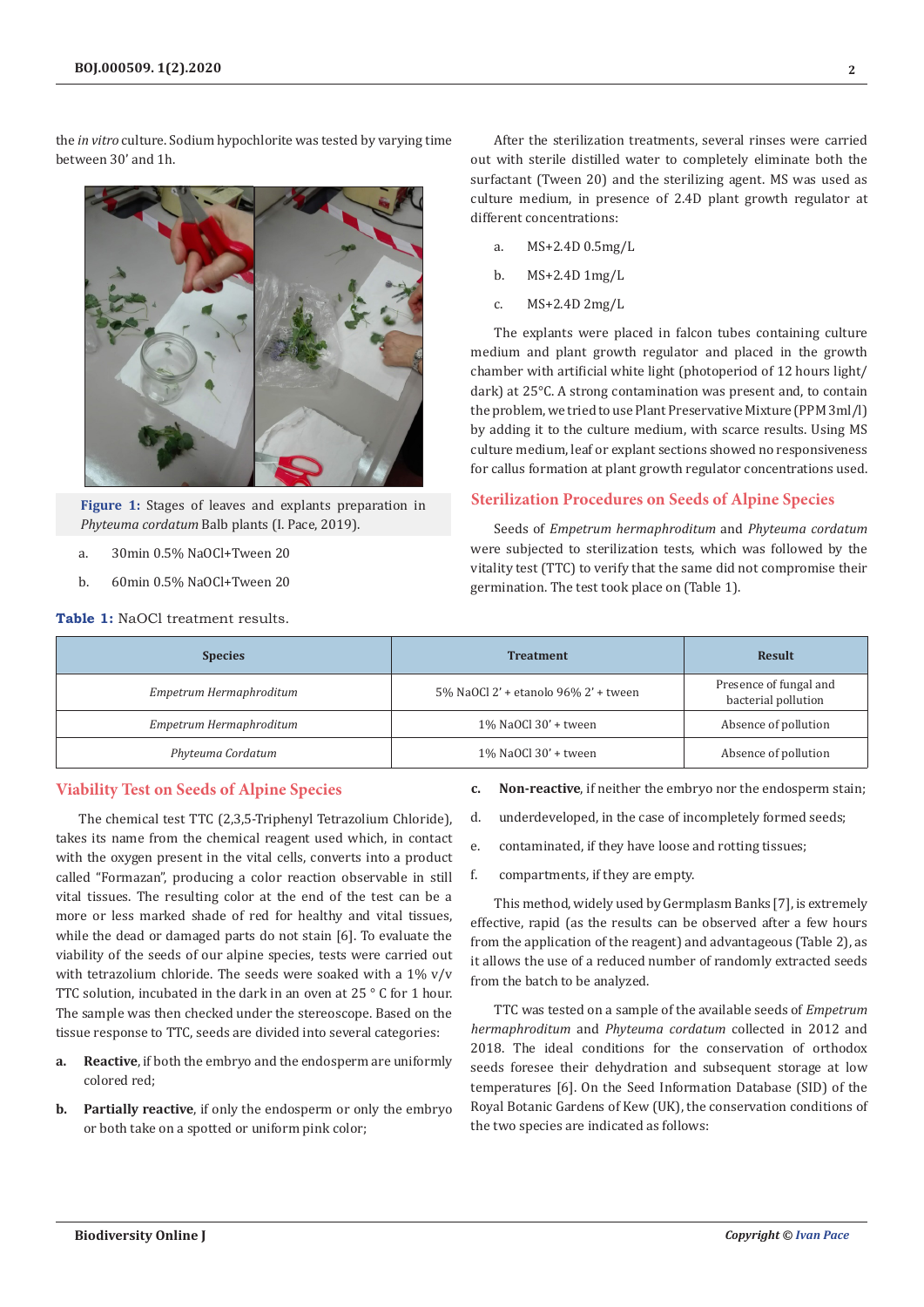| <b>Species</b>             | <b>Harvesting</b> | <b>Seeds</b> | <b>Reactive or Partially</b><br><b>Reactive Seeds</b> | Percentage* |
|----------------------------|-------------------|--------------|-------------------------------------------------------|-------------|
| Empetrum<br>Hermaphroditum | 2012              | 25           | $19(+5$ empty)                                        | 70          |
| Empetrum<br>Hermaphroditum | 2018              | 34           | $22(+9$ empty)                                        | 65          |
| Phyteuma<br>Cordatum       | 2012              | 25           | $19(+2$ empty)                                        | 82          |
| Phyteuma<br>Cordatum       | 2018              | 25           | $22(+0$ empty)                                        | 88          |

**Table 2:** Empty seeds are not included in the final percentage counting\*.

*a. Empetrum hermaphroditum***:** Dehydration up to 15% relative humidity (RH) and freezing at -20 °C (orthodox, i.e. able to tolerate dehydration);

*b. Phyteuma cordatum***:** Despite the lack of data available

for the species, of 7 taxa belonging to the genus *Phyteuma*, 71% are orthodox, while 29% are indeterminate. Although the seeds of both species have been stored for years in an air-conditioned chamber at 10°C and RH 30%, they return good percentages of vitality (Figure 2).

Pace, 2019).

*Phyteuma Cordatum* **Seeds**

Our aim was to obtain sterile *Phyteuma cordatum* and *Empetrum hermaphroditum* seedlings, to be used as aseptic material for subsequent propagation. For *Empetrum hermaphroditum* we based on an already existing study [8], while for *Phyteuma cordatum* we had no data available regarding germination. It was chosen to use only agar (test) and agar with the addition of gibberellins (GA),

hormones capable of eliminating seed dormancy, at concentrations

**Germination Test on** *Empetrum Hermaphroditum* **and** 

of 250 and 1000mg/L (Table 3). The material was incubated under different conditions:

a. culture chamber with thermoperiod 25/15 °C and photoperiod 14h light/10h dark;

b. dark culture chamber with thermoperiod 20 °C.

The freshly germinated seedling was transferred in MS+AG medium, with a photoperiod of 14h light/10h dark and T 20 °C (Figure 3).



**Figure 2**: Reactive seeds of *Empetrum hermaphroditum* where both embryo and endosperm are uniformly coloured in red (I.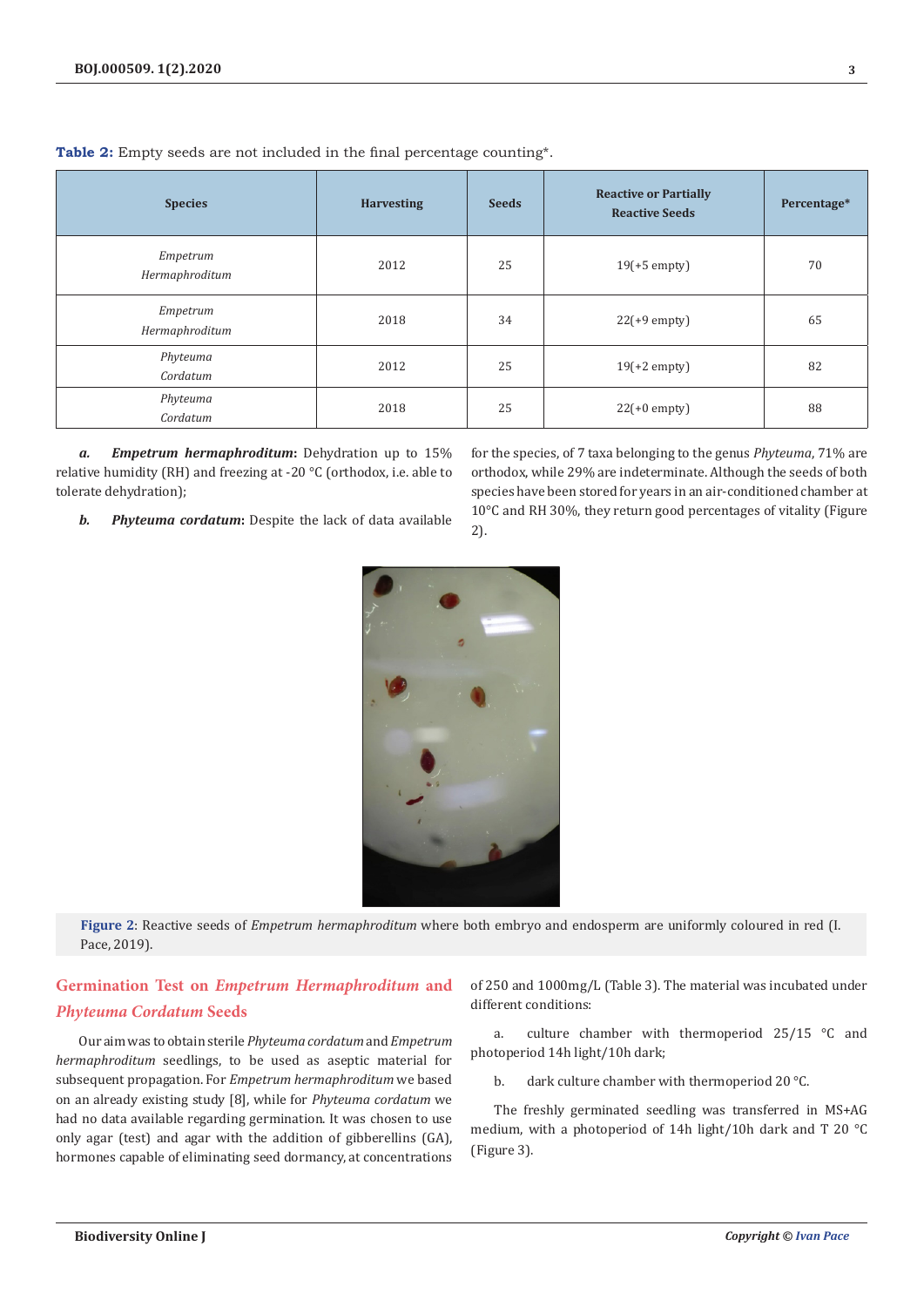| <b>Species</b>    | <b>Harvesting</b> | <b>Medium</b> | <b>Temperature and Light Period</b> | <b>Germinated Seeds</b> |
|-------------------|-------------------|---------------|-------------------------------------|-------------------------|
| E. Hermaphroditum | 2012              | AG+1000 GA    | T 25/15°C<br>14h light/10h dark     | 0/75                    |
|                   |                   | AG+250 GA     | T 25/15°C<br>14h light/10h dark     | 0/25                    |
|                   |                   | AG            | T 25/15°C<br>14h light/10h dark     | 0/75                    |
|                   | 2018              | AG+1000 GA    | T 25/15°C<br>14h light/10h dark     | 0/100                   |
|                   |                   | AG            | T 25/15°C<br>14h light/10h dark     | 0/100                   |
| P. Cordatum       | 2012              | AG+250 GA     | T 25/15°C<br>14h light/10h dark     | 0/25                    |
|                   |                   |               | T 20°C<br>dark                      | 0/25                    |
|                   |                   |               | T 20°C<br>14h light/10h dark        | 0/25                    |
|                   | 2018              | AG+250 GA     | T 25/15°C<br>14h light/10h dark     | 0/25                    |
|                   |                   |               | T 20°C<br>dark                      | 1/25                    |
|                   |                   |               | T 20°C<br>14h light/10h dark        | 0/25                    |

# **Table 3:** Germination of one seed of *Phyteuma cordatum*, maintained for 3 months at T 20°C in the dark.



**Figure 3:** *Phyteuma cordatum* germinated seed (I. Pace, 2019).